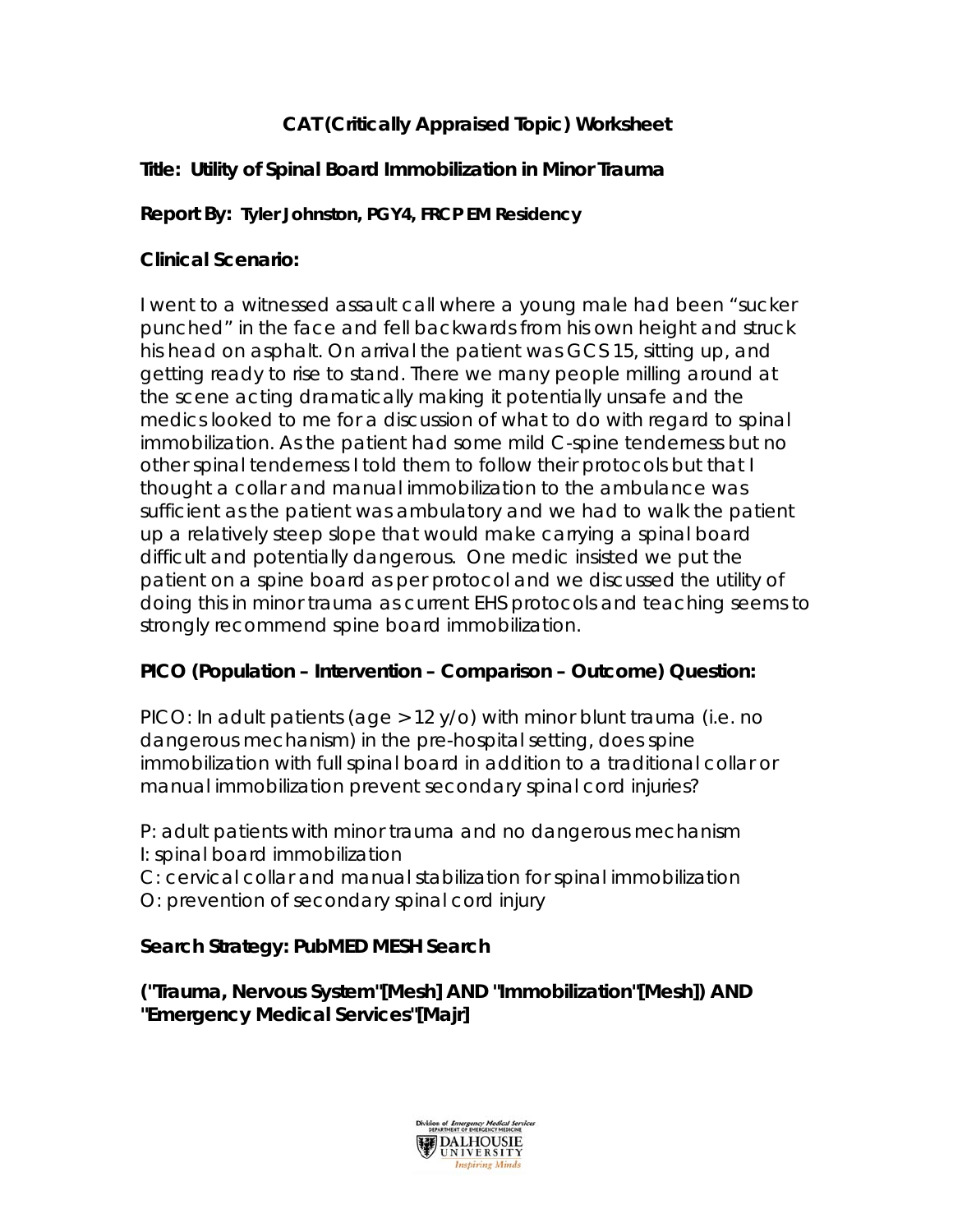### **Search Outcome:**

The search above yielded 43 articles. Many of the articles were greater than 10 years old and most were not helpful in answering this particular clinical query. Few studies examined the use of spinal immobilization in clinical practice and even fewer examined the incremental benefit of the use of spinal board. The only papers to examine the incremental benefit of spinal board involved biomechanical studies of healthy volunteers that looked at the degree of increased immobilization achieved using spinal board immobilization in addition to a cervical collar and appropriate strapping.

No methodologically sound papers examined clinical outcomes in spinal injury. No randomized controlled trials on this topic were found and none will likely ever be conducted due to ethical limitations (i.e. randomization).

#### **Relevant Papers:**

Papers selected for review included a systematic review, a cohort-control study, a highly referenced study examining the implementation of a selective spinal immobilization protocol for pre-hospital providers and the latest set of international "evidence-based" guidelines on the topic of cervical spine immobilization in trauma .

Ahn, H., Singh, J., Nathens, MacDonald, R.D., Travers, A., Tallon, J., Fehlings, M.G. & Yee, A. Pre-hospital care management of a potential spinal cord injured patient: A systematic review of the literature and evidence-based guidelines. *Journal of Neurotrauma, 28:*1341-1361 (August 2011).

Hauswald, M., Ong, G., Tandberg, D. & Omar, Z. Out of Hospital spinal immobilization: Its effect on neurologic injury. *Academic Emergency Medicine, Vol 5(*3): 214-219, 1998.

Theodore, N., Hadley M.N., Aarabi, B., Dhall, S.S., Gelb D.E., Hurlbert, R.J., et al. Prehospital cervical spine immobilization after trauma. *Neurosurgery,*  2013, Mar;72 Suppl2:22-34.

Stroh G, Braude D. Can an out-of-hospital cervical spine clearance protocol identify all patients with injuries? An argument for selective immobilization. *Ann Emerg Med*. 2001;37(6):609-615.

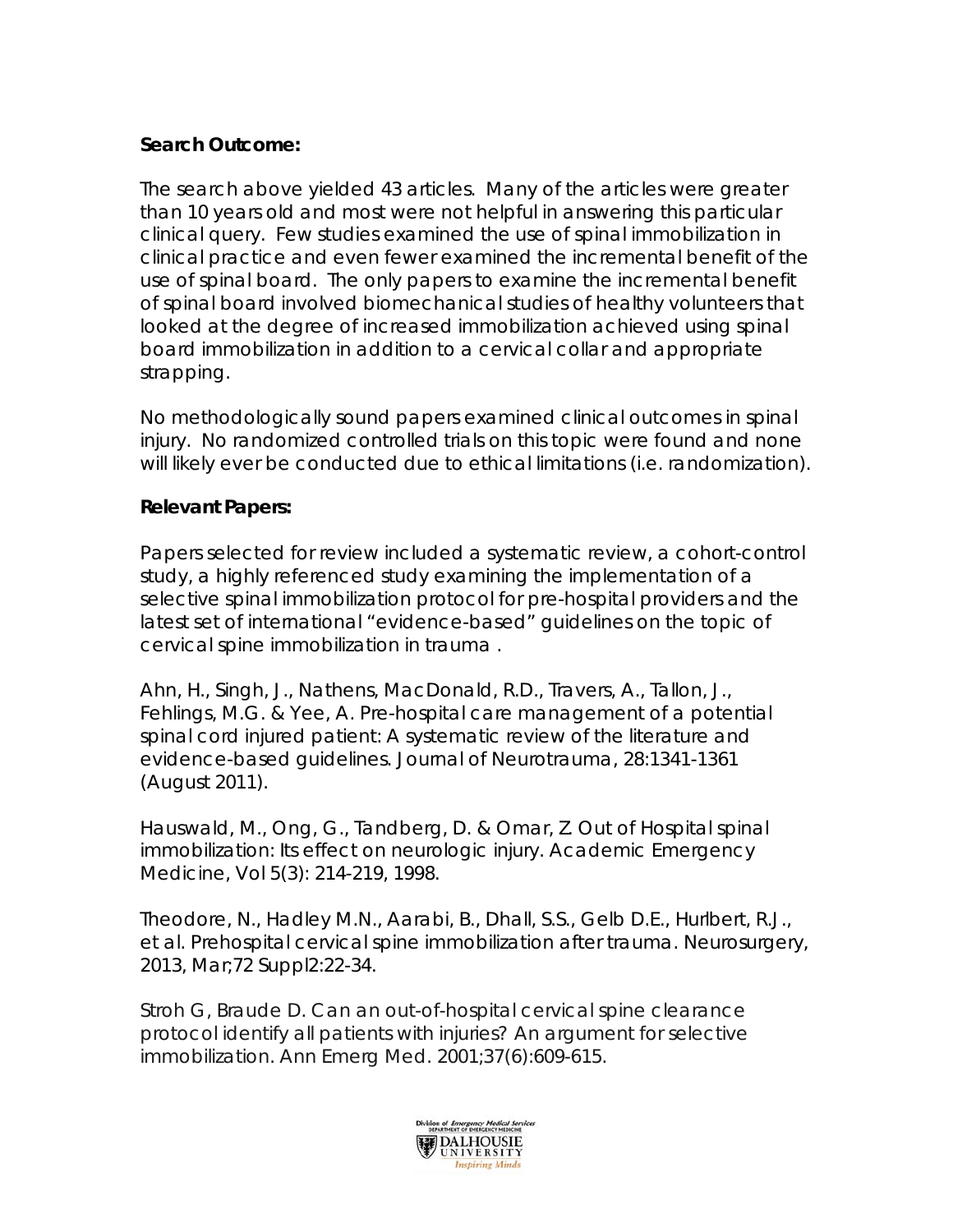Upon review of the systematic review by Ahn et al. and the latest "evidence-based" guidelines from the American Association of Neurological Surgeons its clear that much of the evidence for the use of spinal immobilization in trauma derives from a historical decrease in the number and severity of spinal cord injuries as spinal immobilization was more widely implemented in North America in the 1970s and into the 1980s. With regard to spinal boards in particular, the evidence largely derives from biomechanical and radiographic studies that indicate that spinal immobilization with a rigid spinal board and strapping decreases spinal movement in healthy volunteers. These biomechanical studies are affected by considerable methodological bias in terms of the subjectivity and variability of spinal movement measurements used and the fact the results of studies conducted in healthy volunteers cannot be easily applied to trauma patients. As such, there is no strong clinical evidence that spinal immobilization with a spinal board improves outcomes or prevents secondary spinal cord injuries.

Of studies examining clinical outcomes, one cohort paper by Hauswald et al. compared spinal cord outcomes between an American hospital with an EMS service that used full spinal board immobilization versus a Malaysian hospital that received all its patients without immobilization. Although the paper demonstrated fewer spinal cord injuries in the nonimmobilized Malaysian patients, the methodological limitations (e.g completely different healthcare systems and no prehospital providers in Malaysia) inherent in this comparison make it thought provoking but non-instructive. Likely the most instructive clinical paper came from Stroh and Braude in 2002 which examined the ability of pre-hospital providers to apply a selective spinal immobilization protocol which ensured all those in need of spinal immobilization were in fact immobilized while also decreasing the number of unnecessary immobilizations and their adverse effects (e.g. pressure sores, pain). This paper demonstrated a 99% sensitivity for spinal immobilization by per-hospital providers and a reduction in immobilization by approximately one third.

Ultimately, no papers examined the incremental benefit of spinal board on clinical outcomes in trauma and no papers examined the use of spinal boards versus cervical collars and manual stabilization. As was demonstrated in the systematic review and guidelines referenced above, the state of the evidence in pre-hospital spinal immobilization only allows us to ask and rudimentarily answer "what constitutes optimal spinal immobilization" and "when should it be applied?" – further delineation remains somewhat difficult at this time.